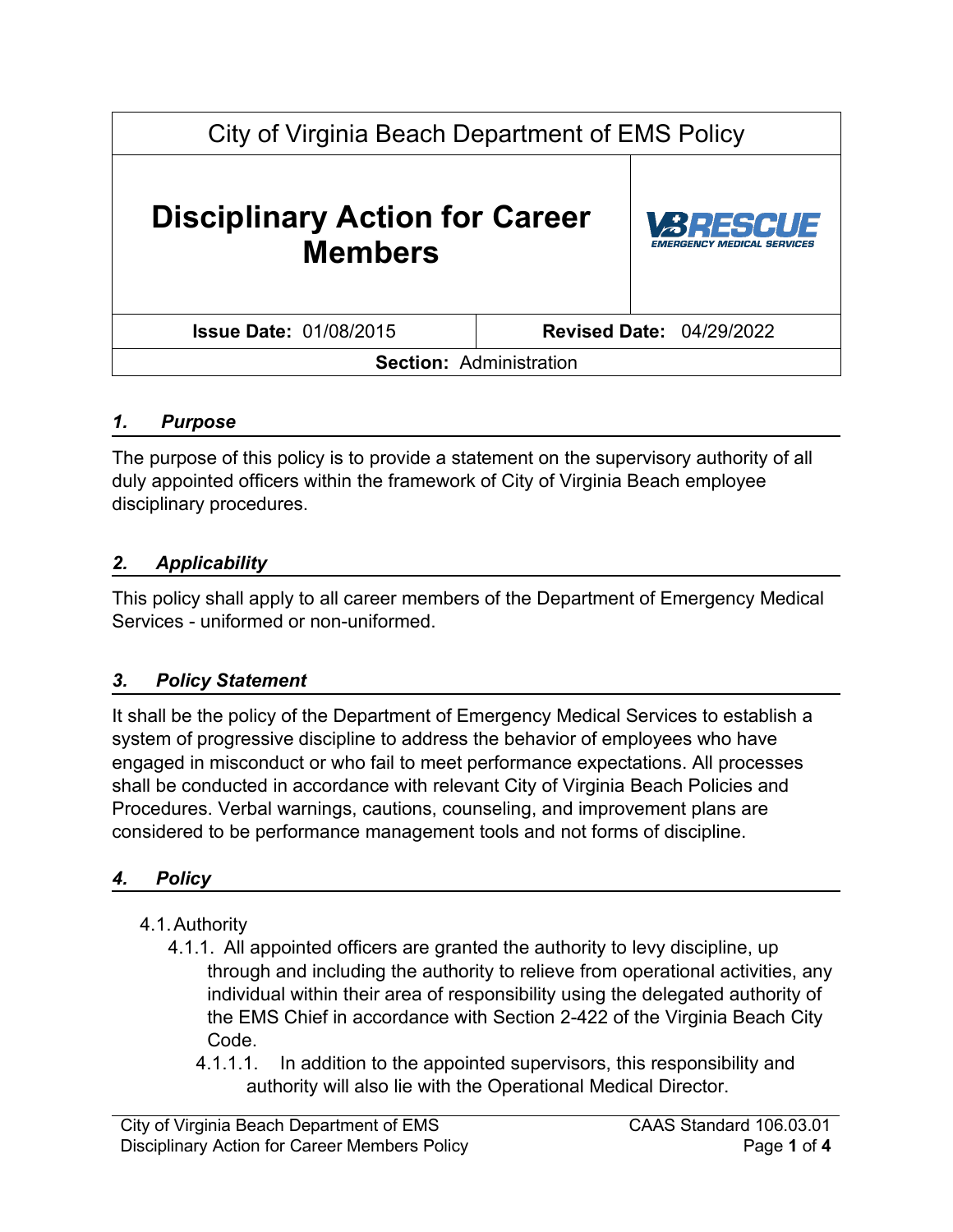- 4.1.2. Immediate supervisors will consult with the applicable division or deputy chief within the chain of command prior to issuing any disciplinary action.
- 4.1.3. City of Virginia Beach Department of Human Resources Employee Relations Division will be consulted prior to issuing any disciplinary action.
- 4.1.4. The authority for levying disciplinary actions within the chain of command are as follows:
	- 4.1.4.1. Captains and above may issue written reprimands.
	- 4.1.4.2. Division chiefs and above may issue suspensions of 40 hours or less.
	- 4.1.4.3. Deputy chiefs and above may issue suspensions greater than 40 hours, demotions, and administrative decreases.
	- 4.1.4.4. The EMS Chief may issue dismissals.
- 4.2.Process for issuing discipline
	- 4.2.1. Written Reprimand
		- 4.2.1.1. The immediate supervisor shall notify the chain of command through the employee's division chief of the situation and written reprimand recommendation.
		- 4.2.1.2. Upon notification AND concurrence from the division chief, the City of Virginia Beach Department of Human Resources Employee Relations Division will be contacted to move the written reprimand process forward.
		- 4.2.1.3. After consultation with and concurrence of Employee Relations, the captain or above may issue the written reprimand.
		- 4.2.1.4. The division chief over human resources will be advised and receive a copy of the written reprimand.
	- 4.2.2. Suspension of 40 hours or less
		- 4.2.2.1. The employee's division chief shall notify the employee's deputy chief of the situation and suspension recommendation.
		- 4.2.2.2. Upon notification AND concurrence from the deputy chief, the City of Virginia Beach Department of Human Resources Employee Relations Division will be contacted to move the suspension process forward.
		- 4.2.2.3. After consultation with and concurrence of Employee Relations, the division chief or above may issue the suspension.
		- 4.2.2.4. The division chief over human resources will be advised and receive a copy of the suspension.
	- 4.2.3. Suspension greater than 40 hours, Demotion, Administrative Decrease
		- 4.2.3.1. The employee's deputy chief shall notify the EMS Chief of the situation and the disciplinary recommendation.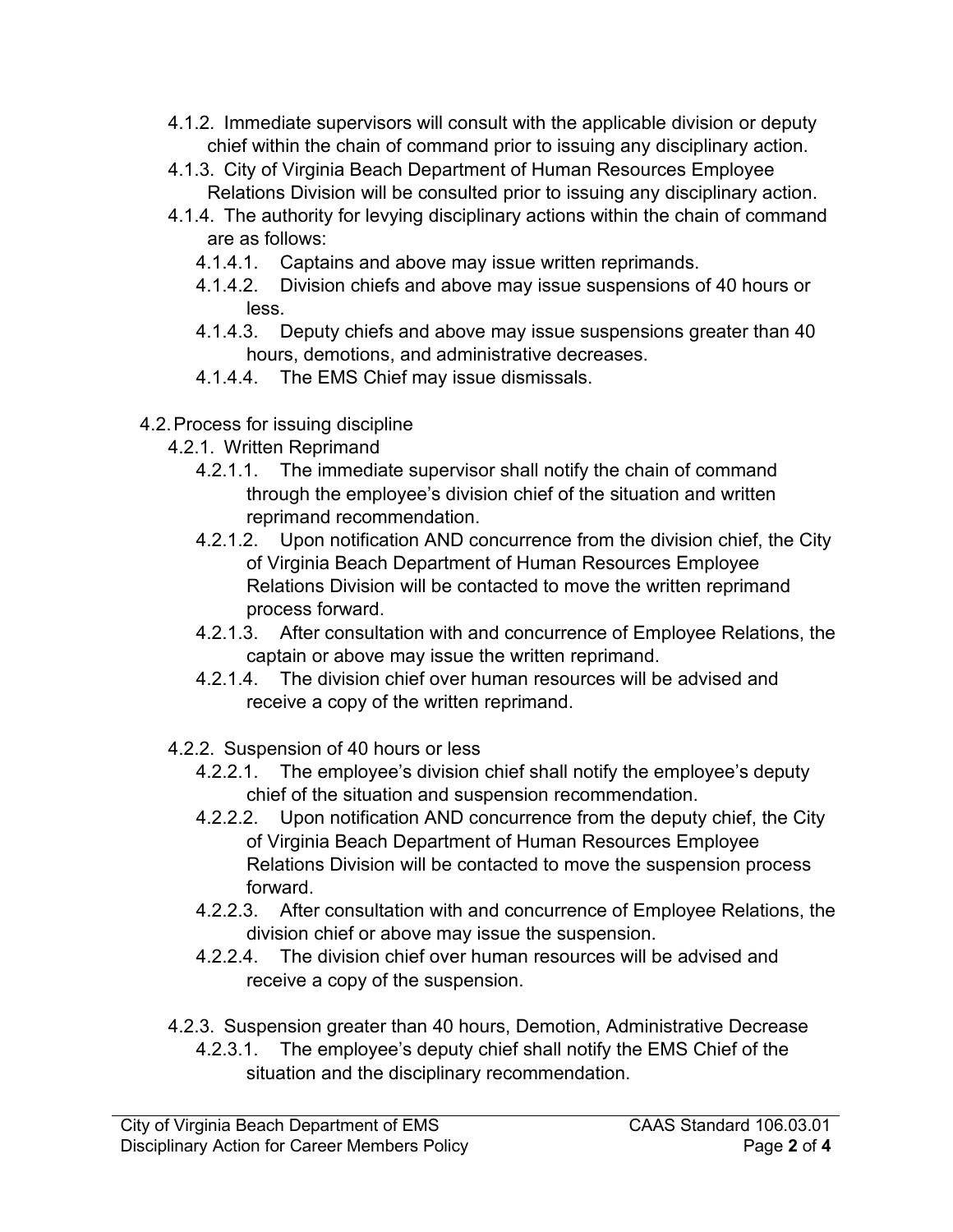- 4.2.3.2. Upon notification AND concurrence from the EMS Chief, the City of Virginia Beach Department of Human Resources Employee Relations Division will be contacted to move the suspension process forward.
- 4.2.3.3. After consultation with and approval of Employee Relations, the deputy chief may issue the suspension, demotion, or administrative decrease.
- 4.2.3.4. The division chief over human resources will be advised and receive a copy of the suspension, demotion, or administrative decrease.
- 4.2.3.5. Suspensions of greater than 40 hours and demotions require approval from the Director of Human Resources, or designee.
- 4.2.3.6. Administrative decreases require approval from the Director of Human Resources and the City Manager.
- 4.2.4. Dismissal
	- 4.2.4.1. The employee's deputy chief shall notify the EMS Chief of the situation and dismissal recommendation.
	- 4.2.4.2. Upon notification AND concurrence from the EMS Chief, the City of Virginia Beach Department of Human Resources Employee Relations Division will be contacted to move the dismissal process forward.
	- 4.2.4.3. After consultation with and concurrence of Employee Relations, the deputy chief may dismiss the employee on behalf of the EMS Chief.
	- 4.2.4.4. Dismissals require approval from the Director of Human Resources, or designee.
	- 4.2.4.5. The division chief over human resources will be advised and receive a copy of the dismissal.
- 4.3.Disciplinary Procedures
	- 4.3.1. Department of EMS career employees and supervisors will follow the steps outlined in the City of Virginia Beach Discipline Policy and Procedure (Policy #4.02).
- 4.4.Grievance Procedures
	- 4.4.1. The department promotes open communications between supervisors and employees for the resolution of grievances arising from employee concerns with the working environment. All career employees and supervisors will follow the steps outlined in the City of Virginia Beach Grievance Policy and Procedure (Policy #4.04).
- 4.5.Open Door
	- 4.5.1. The department encourages two-way verbal communication between employee and supervisor. All career employees and supervisors will follow the steps outlined in the City of Virginia Beach Open Door Policy (Policy #4.05).